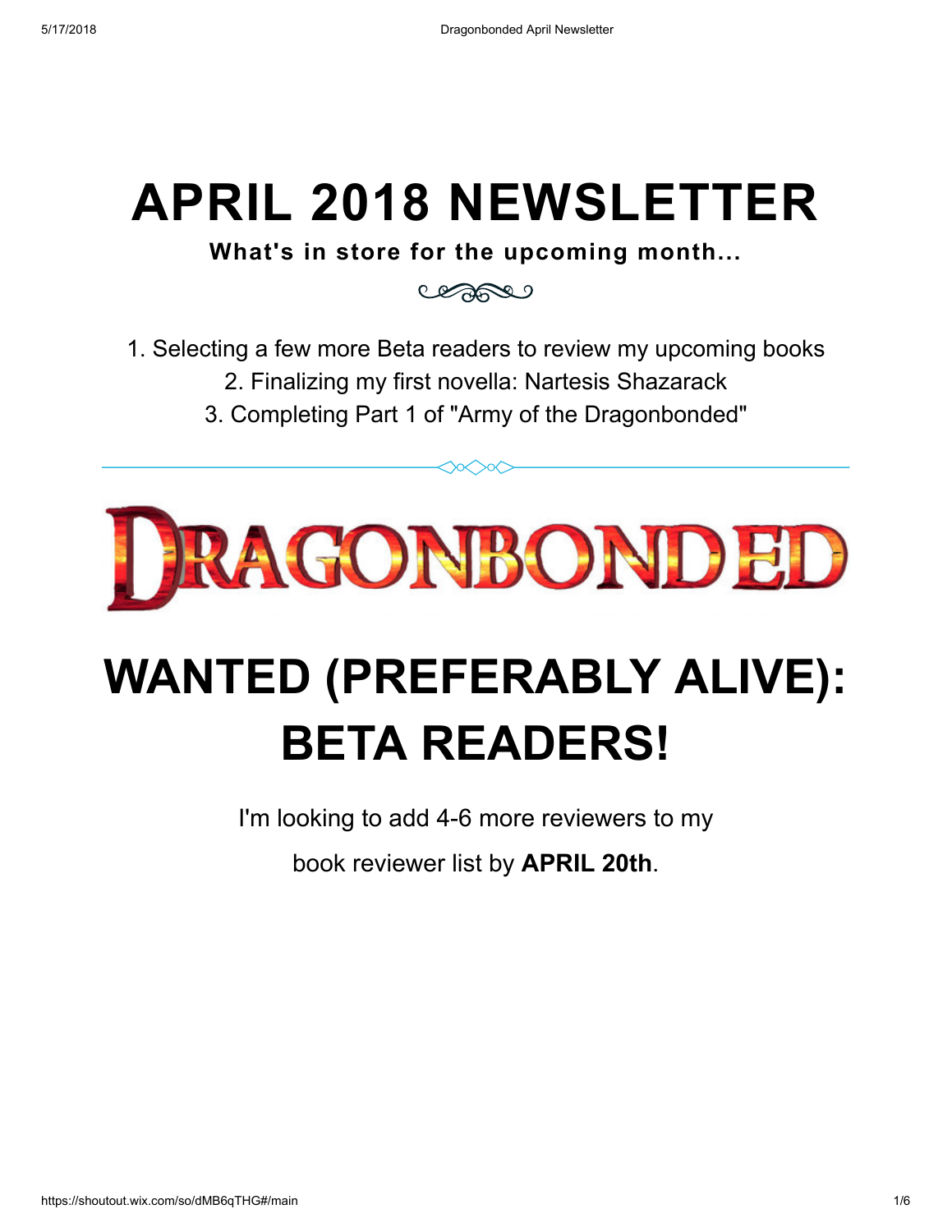

I begin every **Acknowledgments** section of my books as follows:

"This work, along with the entire Dragonbonded Return series, would not be possible without the support, encouragement, and suggestions of many people who have participated in making this work what it is."

I do this for a sound reason: because it is true. I rely on my Beta readers to help me uncover issues with my story line: everything from gaps in story flow to dialogue that doesn't work to plot flaws.

I take every suggestion seriously and work with Beta readers to make sure I understand their concerns. This has been so successful in fact that I want to expand my reviewer list.

Would you be interested in joining this valued group of readers?

#### Benefits:

An opportunity to make my incredibly awesome epic series even better! (Okay, a bit over the top, but I'm working on my marketing skills.)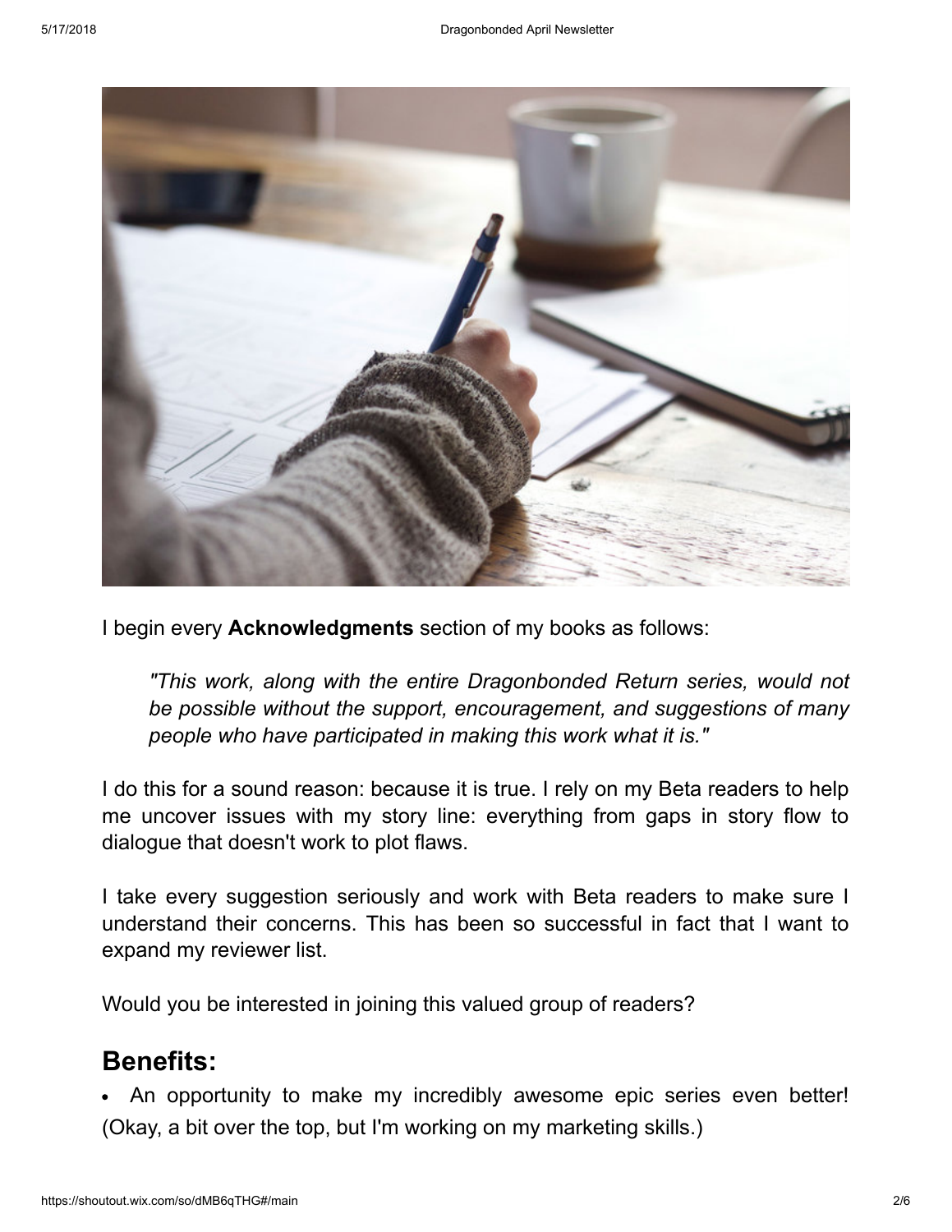- "Gifted" (free) copies of upcoming novels when they are released. And at \$3 a book, it is clear who is really benefitting here!  $=$ )
- Your name listed at the front of each novel (Acknowledgments).
- An advanced opportunity to see where the book series is going.

#### Requirements:

The only pre-requisites to being selected:

You are a subscriber to my newsletter. If not, click here (https://shoutout.wix.com/so/dMB6qTHG/click?

w=LS0tDQo4NzgzMGFmZi1mYjNlLTRiNDctYzJhZC0zNDI4ZTFlZTZmMzMNC [mh0dHA6Ly93d3cudGhlZHJhZ29uYm9uZGVkLmNvbS9zdWJzY3JpYmUNCi0t](https://shoutout.wix.com/so/dMB6qTHG/click?w=LS0tDQo4NzgzMGFmZi1mYjNlLTRiNDctYzJhZC0zNDI4ZTFlZTZmMzMNCmh0dHA6Ly93d3cudGhlZHJhZ29uYm9uZGVkLmNvbS9zdWJzY3JpYmUNCi0tLQ) LQ) to join.

- You have posted reviews on Amazon for Books 1 & 2 ("Call of the Dragonbonded" and "Order of the Dragonbonded"). This is the easiest way I know that Beta readers have read the first two books.
- You submit your name for consideration by April 20th!  $\bullet$

Meet these requirements and want to apply? Click the button below.

I'm interested in becoming a Beta reader (https://shoutout.wix.com/so/dMB6qTHG/click? w=LS0tDQpiMDIyODM0My0wYWQ2LTQwNTgtMmY5Ni03Y [2M1YWQyNzc1NzQNCmh0dHBzOi8vd3d3LnRoZWRyYWdv](https://shoutout.wix.com/so/dMB6qTHG/click?w=LS0tDQpiMDIyODM0My0wYWQ2LTQwNTgtMmY5Ni03Y2M1YWQyNzc1NzQNCmh0dHBzOi8vd3d3LnRoZWRyYWdvbmJvbmRlZC5jb20vYmV0YQ0KLS0t) bmJvbmRlZC5jb20vYmV0YQ0KLS0t)

# Nartesis Shazarack: A Novella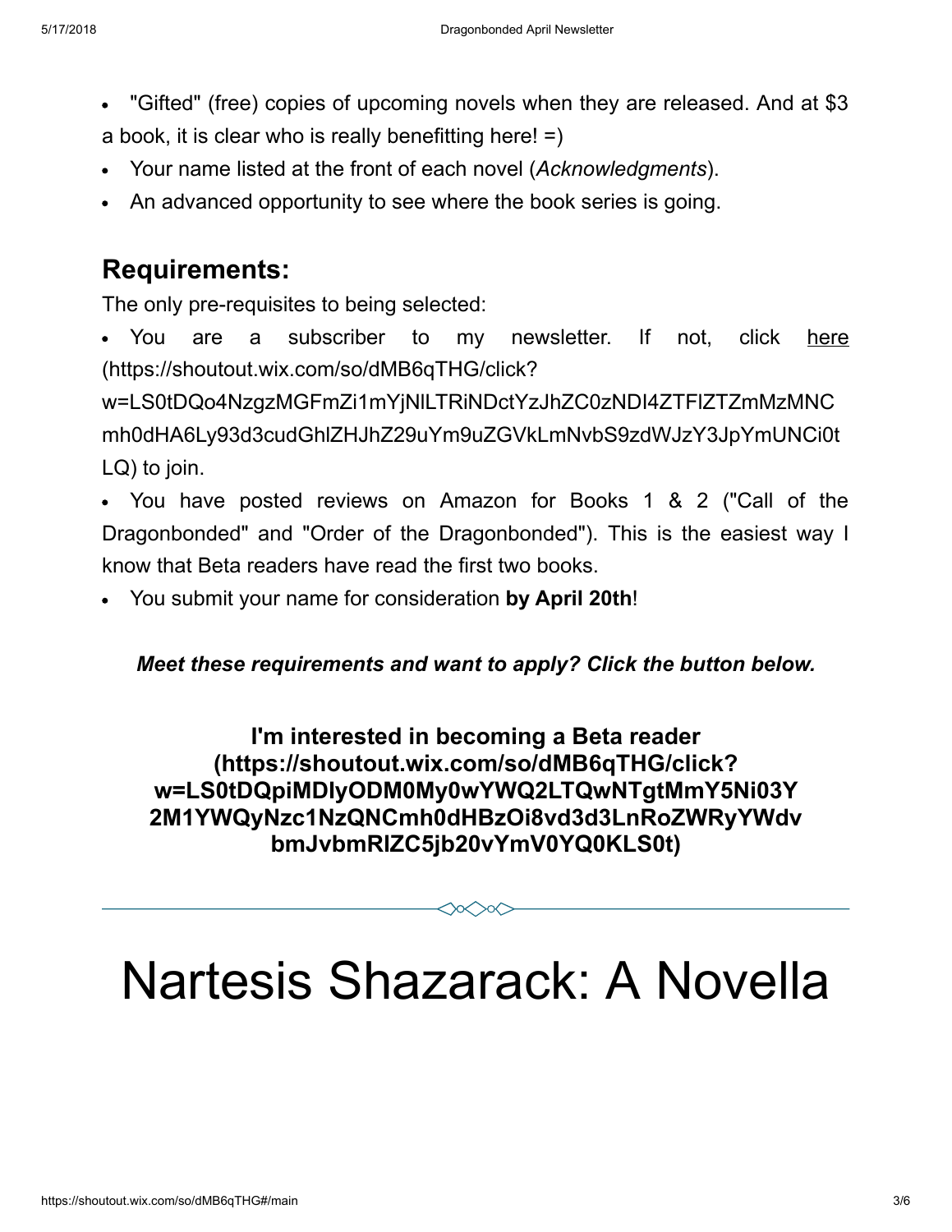

Okay. I'll be honest. The novella manuscript is already drafted and ready for Beta review. Once I have the Beta reader list finalized near the end of this month, I'll send the draft novella out for their feedback and suggestions. With changes finalized, the novella will go to my editor, where she will perform her own unique magic on the story.

#### Beta reader, stay tuned!

I plan to send the novella to subscribers around the end of May and publish the story to Amazon in late June.

## Book 3: Army of the Dragonbonded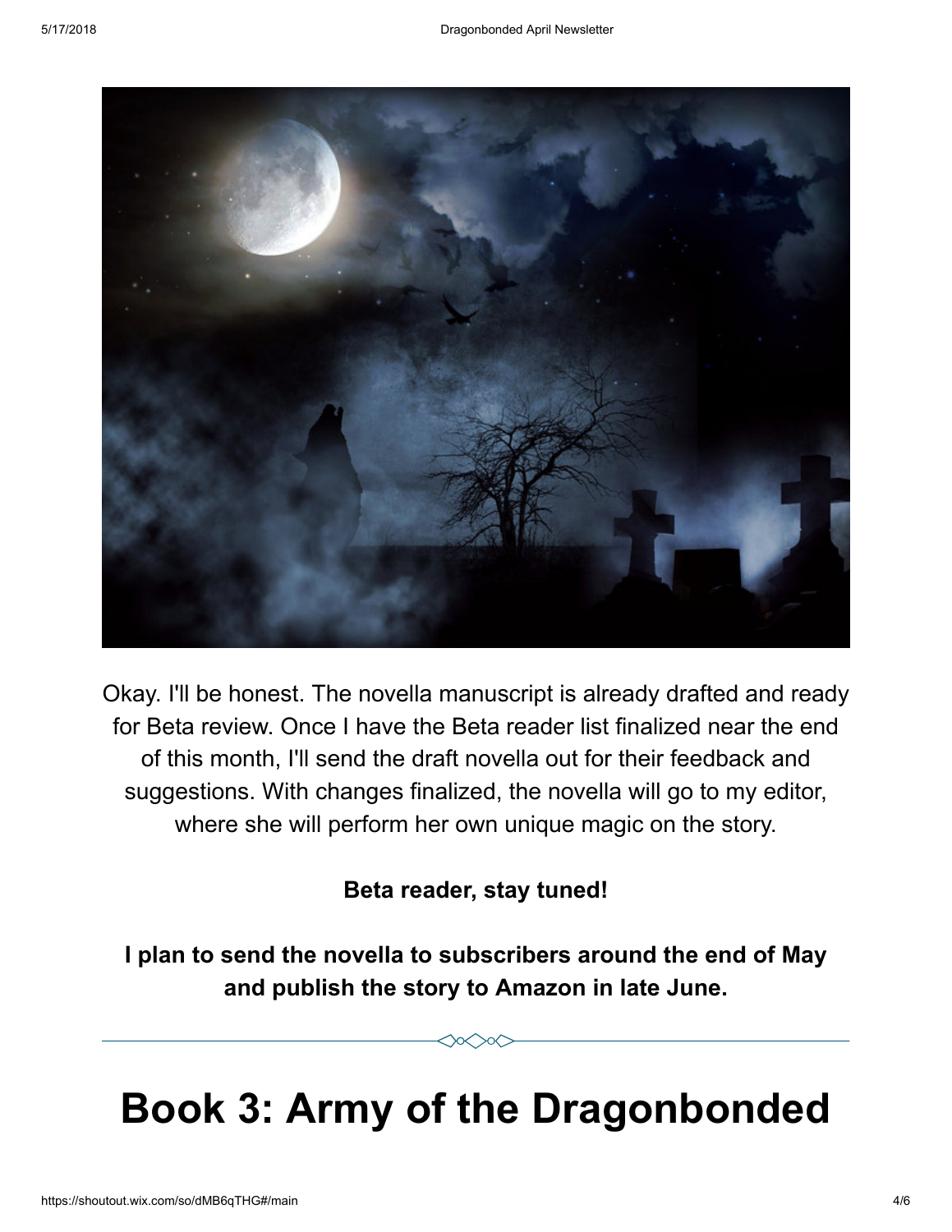## (Part 1)



My goal is to complete a first draft of the first of four parts of the next book in the **Dragonbonded Return** series by the end of April. It will go out to Beta readers in May after the Shazarack novella is finished.

I plan to have the other three parts of the book drafted and sent to Beta readers about every two months (or less if I can manage it).

I'll have an update on the book's status in the May newsletter.

### Facebook Group